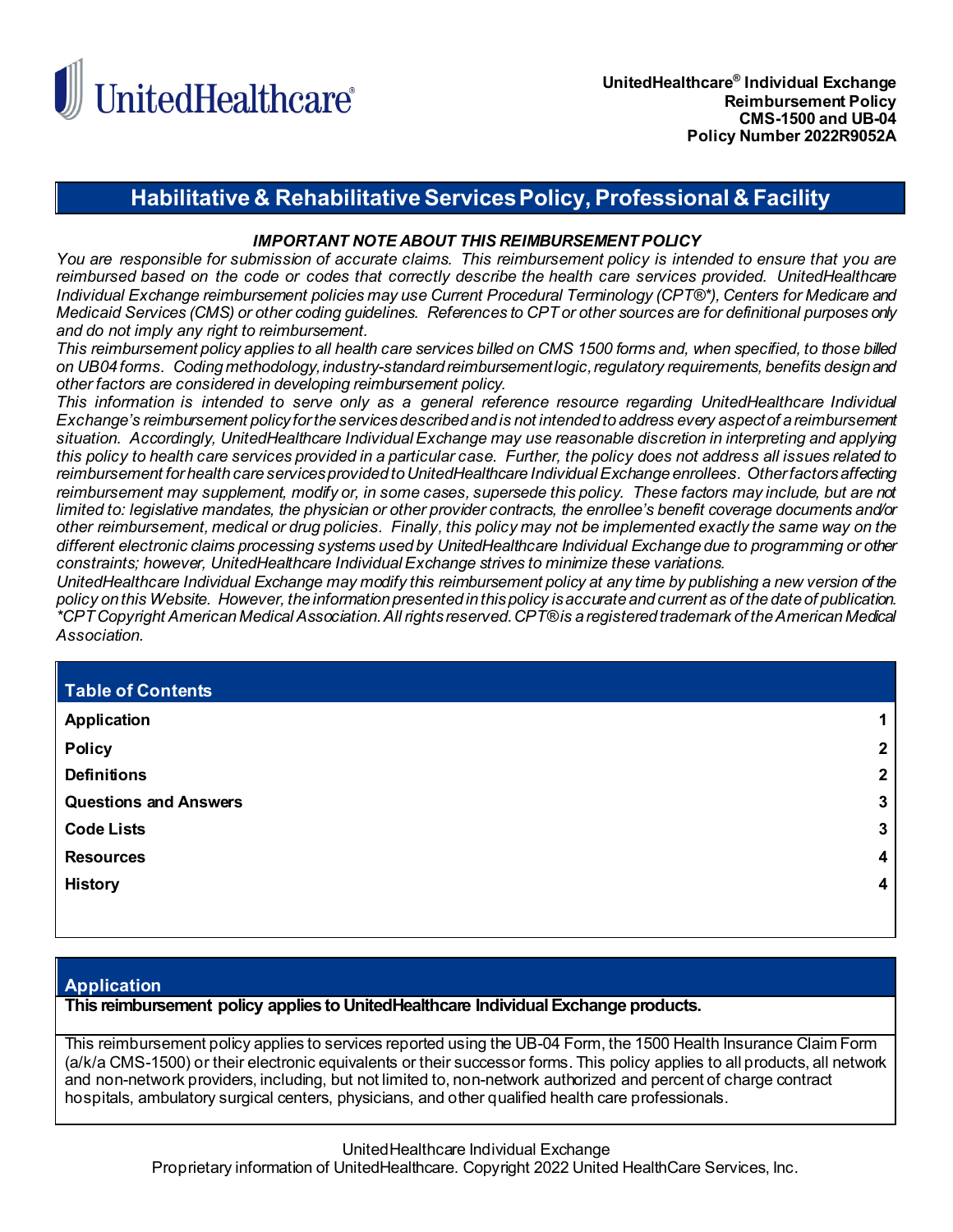

#### **Applicable States**

This reimbursement policy applies to the states of, Alabama, Arizona, Florida, Georgia, Michigan, North Carolina, Oklahoma, Tennessee, and Virginia.

The policy also applies to state of Texas for Consumer Choice.

## <span id="page-1-0"></span>**Policy**

#### **Overview**

This reimbursement policy describes how claims for Habilitative, and Rehabilitative Services should be reported using the appropriate Modifiers.

Habilitative services help a person learn, keep or improve skills and functioning for daily living. While rehabilitative services are necessary after an illness or injury to help a person restore, keep or improve skills and functioning for daily living.

The same CPT/HCPC codes may be utilized for both habilitative and rehabilitative services, modifiers 96 and 97 were developed to help differentiate which service being billed.

#### **Reimbursement Guidelines**

Claims for Habilitative Services should be billed with the appropriate CPT/HCPCS Code and Modifier 96 to identify habilitative services.

Claims for Rehabilitative Services should be billed with the appropriate CPT/HCPCS Code Modifier 97 to identify rehabilitative services.

Claims for Habilitative and Rehabilitative Services should not be billed with the combination 96 and 97 modifiers on the same claim line.

Claim lines for Habilitative and Rehabilitative Services billed without the 96 or 97 modifier or billed with the 96 and 97 modifier on a same claim line will be rejected as incorrect coding.

<span id="page-1-1"></span>

| <b>Definitions</b>             |                                                                                                                                                                                                                                                                                    |
|--------------------------------|------------------------------------------------------------------------------------------------------------------------------------------------------------------------------------------------------------------------------------------------------------------------------------|
| <b>Habilitative Services</b>   | Habilitative services help an individual learn skills and functioning for daily<br>living that the individual has not yet developed, and then keep and/or improve<br>those learned skills.                                                                                         |
| <b>Rehabilitative Services</b> | Rehabilitative services help an individual keep, get back, or improve skills and<br>functioning for daily living that have been lost or impaired because the<br>individual was sick, hurt, or disabled.                                                                            |
| <b>Modifier 96</b>             | CPT modifier for use with codes reported to identify services provided to<br>teach patients new skills needed for functions of daily living. The types of<br>services performed are considered habilitative in nature.                                                             |
| <b>Modifier 97</b>             | CPT modifier for use with codes reported to identify services provided to<br>reteach a patient skill needed for functions of daily living that have been lost<br>or impaired due to disease or injury. The types of services performed are<br>considered rehabilitative in nature. |

UnitedHealthcare Individual Exchange

Proprietary information of UnitedHealthcare. Copyright 2022 United HealthCare Services, Inc.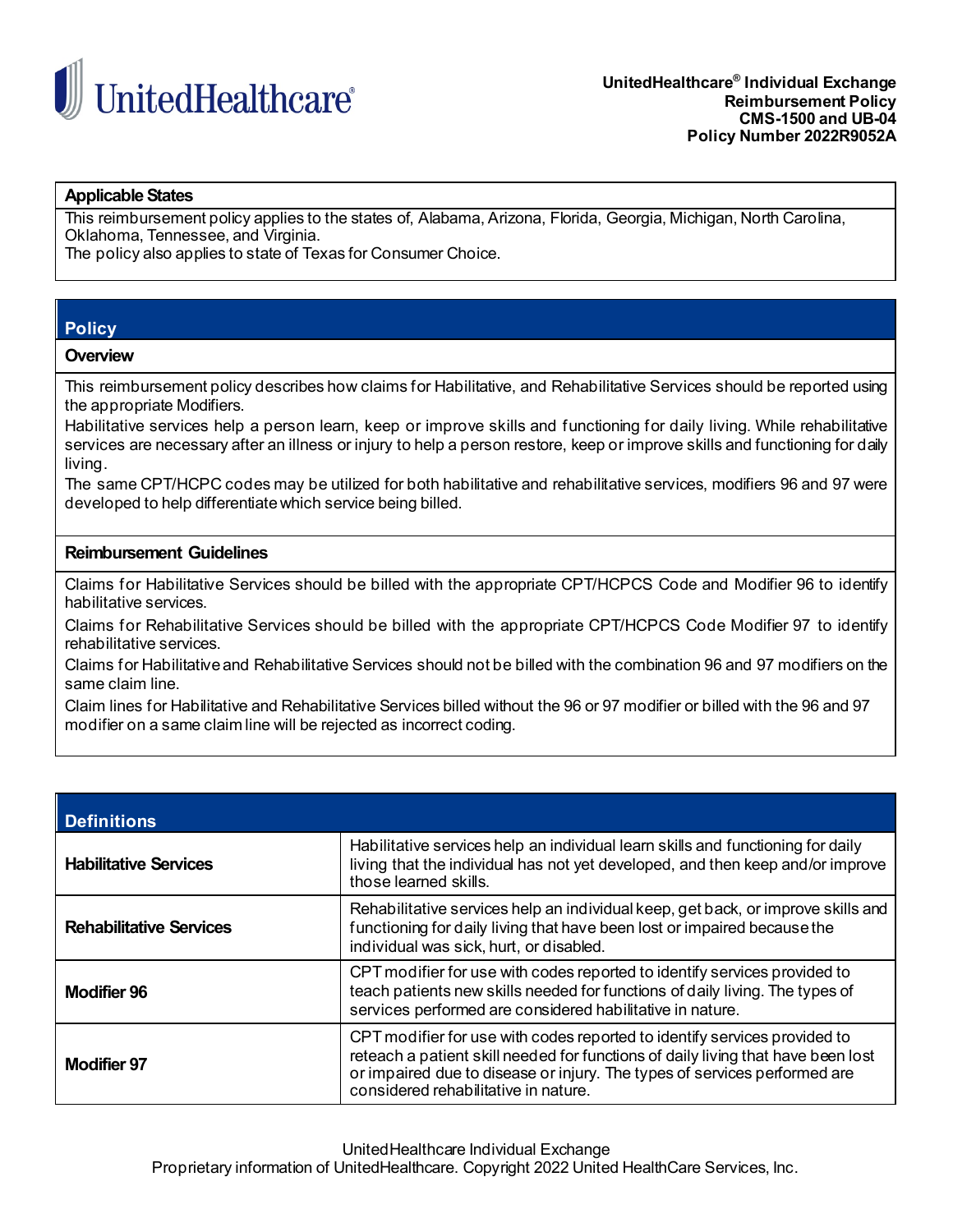

<span id="page-2-0"></span>

| Questions and Answers                                                                                                                                                                                                |
|----------------------------------------------------------------------------------------------------------------------------------------------------------------------------------------------------------------------|
| Q: How should a claim be billed for habilitative and rehabilitative Services?                                                                                                                                        |
| A: Claims for Habilitative and Rehabilitative Services should be billed with the appropriate CPT/HCPCS Code and<br>Modifier 96 to identify habilitative services or Modifier 97 to identify rehabilitative services. |
| Q: If the service being provided is considered an "always therapy service" should providers bill modifiers<br>GP, GO or GN"?                                                                                         |
| A: Yes, providers should continue to use modifier 'GN' for speech therapy, 'GO' for occupational therapy, and/or<br>'GP' for physical therapy when applicable.                                                       |

# <span id="page-2-1"></span>**Code Lists**

## **OT/PT/ST Code List**

The below OT/PT/ST code list is applicable to the following states: AL, AZ, FL, GA, MI, NC, OK, TN, VA, and for the state of TX for Consumer Choice.

| 92507 | 92508 | 92521 | 92522 | 92523 | 92524 | 92526 | 92597 | 92606 | 92609 |
|-------|-------|-------|-------|-------|-------|-------|-------|-------|-------|
| 92610 | 92611 | 92612 | 92626 | 92627 | 92630 | 92633 | 93668 | 93797 | 93798 |
| 94667 | 94668 | 96105 | 97010 | 97012 | 97014 | 97016 | 97018 | 97022 | 97024 |
| 97026 | 97028 | 97032 | 97033 | 97034 | 97035 | 97036 | 97039 | 97110 | 97112 |
| 97113 | 97116 | 97124 | 97139 | 97140 | 97150 | 97161 | 97162 | 97163 | 97164 |
| 97165 | 97166 | 97167 | 97168 | 97530 | 97533 | 97535 | 97537 | 97542 | 97545 |
| 97546 | 97750 | 97755 | 97760 | 97761 | 97763 | 97799 | 0552T | G0129 | G0151 |
| G0152 | G0153 | G0157 | G0158 | G0159 | G0160 | G0161 | G0237 | G0238 | G0239 |
| G0281 | G0283 | G0302 | G0303 | G0304 | G0305 | G0422 | G0423 | G0424 | S8948 |
| S8990 | S9128 | S9129 | S9131 | S9152 | S9472 | S9473 | S9476 | V5362 | V5363 |
| V5364 |       |       |       |       |       |       |       |       |       |

### **Manipulative Code List**

The below Manipulative code list is applicable to the following states: FL, GA, MI, NC, VA and for the state of TX for Consumer Choice**.**

| 98925 | 98926 | 98927 | 98928 | 98929 | 98940 | 9894 | 989<br>√Q⊿.<br>∕ ∪ ∪ | <b>02043</b><br>9894J |
|-------|-------|-------|-------|-------|-------|------|----------------------|-----------------------|
|       |       |       |       |       |       |      |                      |                       |

Note:

For state of VA, if any of the above manipulative services are not provided as habilitative or rehabilitative in nature then 96 or 97 modifier is not required.